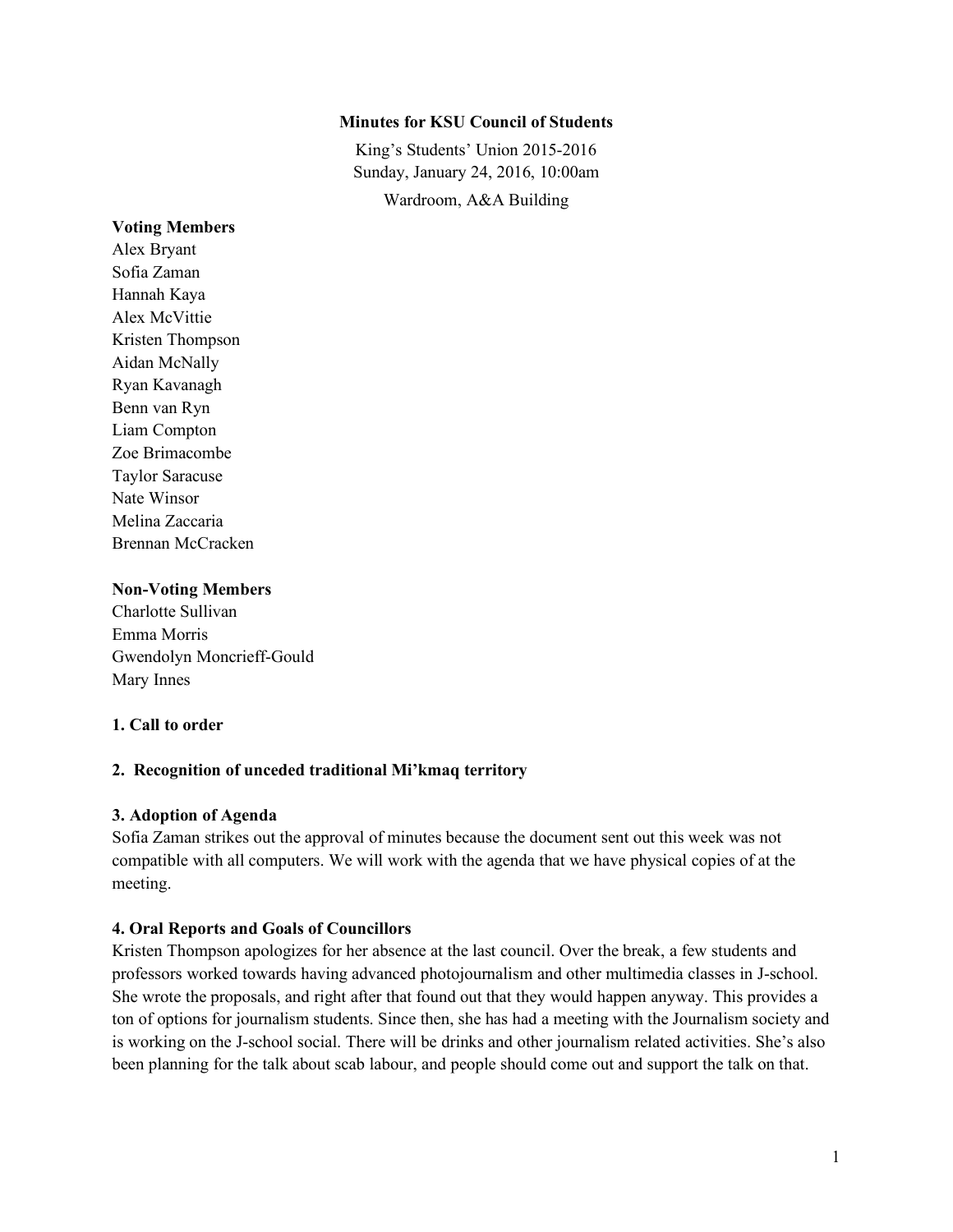Ryan Kavanagh doesn't have a whole lot to report on, but there has been a little bit of complications with King's Talks. That will be either resolved or decided in the coming hours. He has to do some research to answer a few people's questions.

Benn van Ryn has been working on King's Talks as well, which has not been going as well as they had hoped. THey are struggling to find speakers but do have the goal amount, which is seven people. The event was meant to be next week so they're thinking of moving it to either February or cancelling. He also met with Sam Leger, who talked about hosting another hockey tournament. In the past it was an annual event.

Liam Compton says the DSS had their semester planning meeting last week, and they postponed the GM to February on the date of the formal meal. They have a society credit card now, and it will be a lot easier for the DSS to make purchases now. Cheques are very expensive so they're cutting costs. They have put aside \$2000 in their budget for credit security. They are limited in what they're doing event wise because of this, and have updated their winter budget to reflect this. They are still working on the budget and are rewriting the constitution, which is a big process. Liam Compton has talked to everyone about this plan to have day students more involved before they become day students, so during the recruitment process, have them talk to the registrar's office and get them aware of the DSS and the KSU at that stage. Alex Bryant says that he needs to talk to Liam Compton about recruitment.

Zoe Brimacombe says things have been slow in her life, but she did some tabling for Reject the Reset last week and that was a very successful event. Everyone should sign up for tabling. There have been Senate Disciplinary Committee meetings coming up, and she and Taylor Saracuse are finding it very interesting. The information is confidential, but they would love to chat about the process. Taylor Saracuse will also discuss this, but they had a meeting to talk about a survey for the student body.

Taylor Saracuse says the focus of the survey is to ask students about their relationship to the board and getting information to the board on what students might like to see in their positive relationship to board members. They hope to launch that survey midway through spring break and close it two weeks after that date, presenting a report to the Board a few days later.

Nate Winsor got feedback about the Meet a Scientist event. One student provided two professor recommendations. One of those professors is a woman. This will probably happen after reading week. Nate Winsor says that the professors are interested in having these lunchtime talks. He updated some things, did office hours, asked science students about the Dal Science Society minutes, and will keep posting a link to them so they are accessible. He also put out an ask for an Ask an Upper Year event when the timetable comes out on March 7th. It would be useful for upper year science students to talk about what they do with some food as well. This is also something Hannah Yaphe did while she was science rep. The Dal Science Society GM only took half an hour last time. He asked them to set up end times for their meetings now. The major thing going forward is the academic advising event, which he wants done before reading week. Sofia Zaman asks if economics is a science. Nate Winsor says you can do it as a BA or a BSc, and can find out more at the next meeting.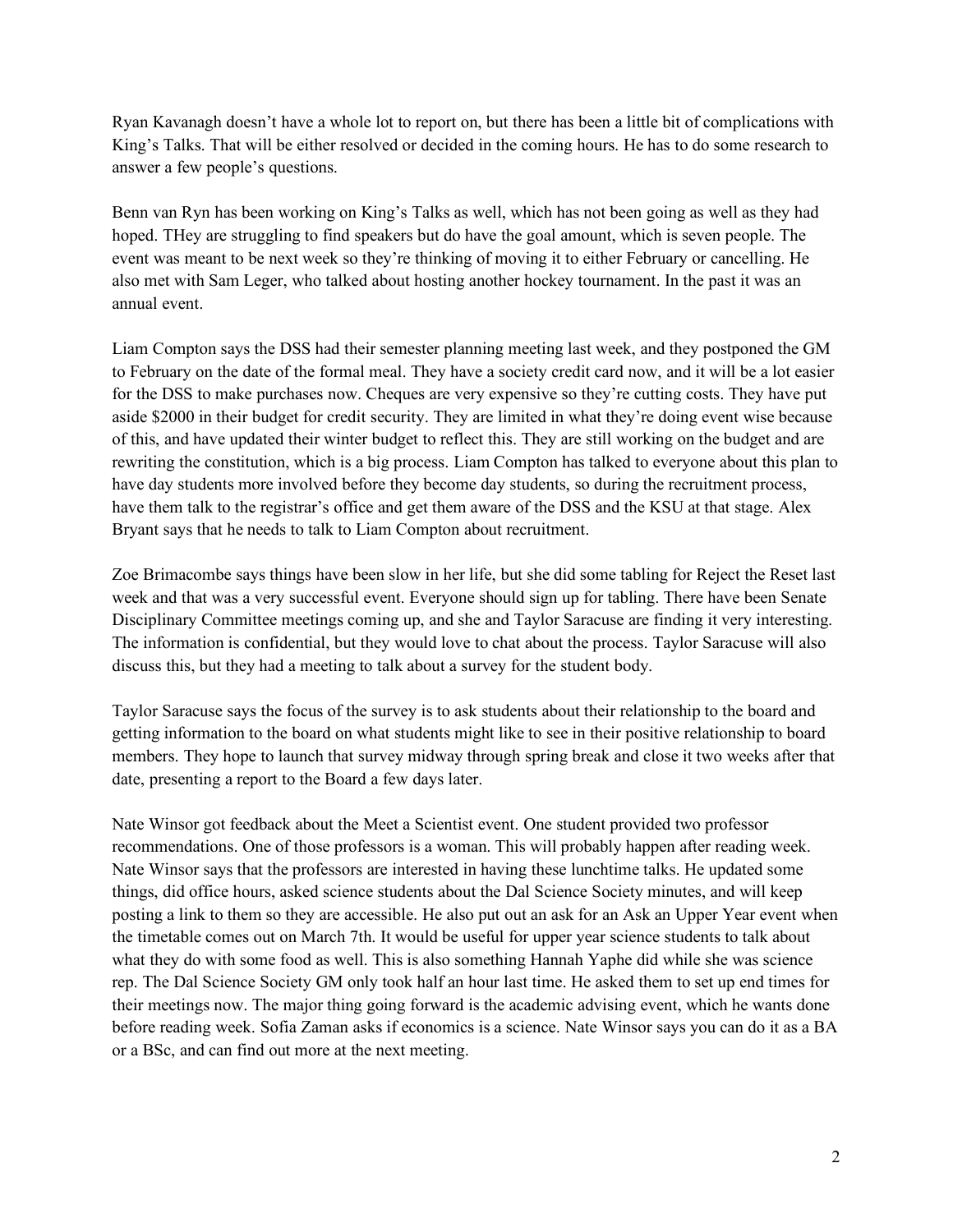Melina Zaccaria says there was a long DASSS meeting on Wednesday. There is a tuition reset within the university that might affect arts. There was a vague conversation so she doesn't know the details, but there will be a concerning hike beyond the 3% increase per year. She will keep us posted. The dean search within FASSS is going really well, and people can send in their feedback, so this will come out really soon. She will send emails about this, but the DSU will also change some bylaw/constitutional stuff. That was a two hour long conversation and she will follow up. The DASSS president might no longer be as invovled in the DSU and they will now have an arts rep. On February 12th, Melina Zaccaria is helping plan a Dal Academic Boyfriend Breakup Study, where people write breakup letters for Valentine's Day. She hasn't met society heads in a while, but will get on that in the next couple of months. Sofia Zaman asks if the breakup letters is through SNARC, and the answer is yes. Aidan McNally says that she heard the tuition reset was departmental, so engineering might be getting an increase. She is curious if there are things about FASSS not being in the clear. Melina Zaccaria says that this is all we know and no one has been specified yet, although this might happen and would not be shocking. Hopefully they will not be targeted. Kristen Thompson asks if journalism falls under arts if the reset happens. Alex Bryant says that it's not by department, but by faculty. Journalism is its own faculty, completely contained within King's, so there will be no tuition reset.

Brennan McCracken says he had a Finance Committee meeting, and Aidan McNally brought donuts. It was in the Wardroom because they recommended funding for them and did a proposed redesign of the society funding sheet. He also did tabling for Reject the Reset and can vouch for the aesthetic pleasure of the postcards. He attended an X action committee meeting, and is planning a kind of KD cookout. They talked about the Halifax Typographical Union reps coming in for the event that Kristen has been working on.

### **5. Reports of the Executive Committee (attached)**

5.1 Report of the President There are no questions.

5.2 Report of the Vice-President (Student Life)

Taylor Saracuse asks if Alex McVittie is planning on doing midterm reports for societies. Alex McVittie says smaller societies require midterm reports, and that she sent out an email about this in December. The end-of-year reports will happen around April.

#### 5.3 Report of the Vice-President (Financial)

Ryan Kavanagh asks if there is a difference between taking an ambulance on campus or off campus. Aidan McNally says it only differs on the basis of whether you're a resident of Nova Scotia or not, and otherwise is a flat rate.

Ryan Kavanagh asks what he can do if he is unable to afford the ambulance in question. Hannah Kaya says the university and Union will do their best to figure this all out. Sofia Zaman adds that Alex Hall has little taxi funds they can give to go to the hospital. Mary Innes says that students only pay when they get into an ambulance, not when they call. Kristen Thompson says that ambulance fees are higher and they don't get covered at certain universities, and Hannah Kaya says that the CFS has a lot of research about that. Alex Bryant says the money for students who can't afford an ambulance always comes from someone's budget and not from the universities. He also says the Union should provide rates and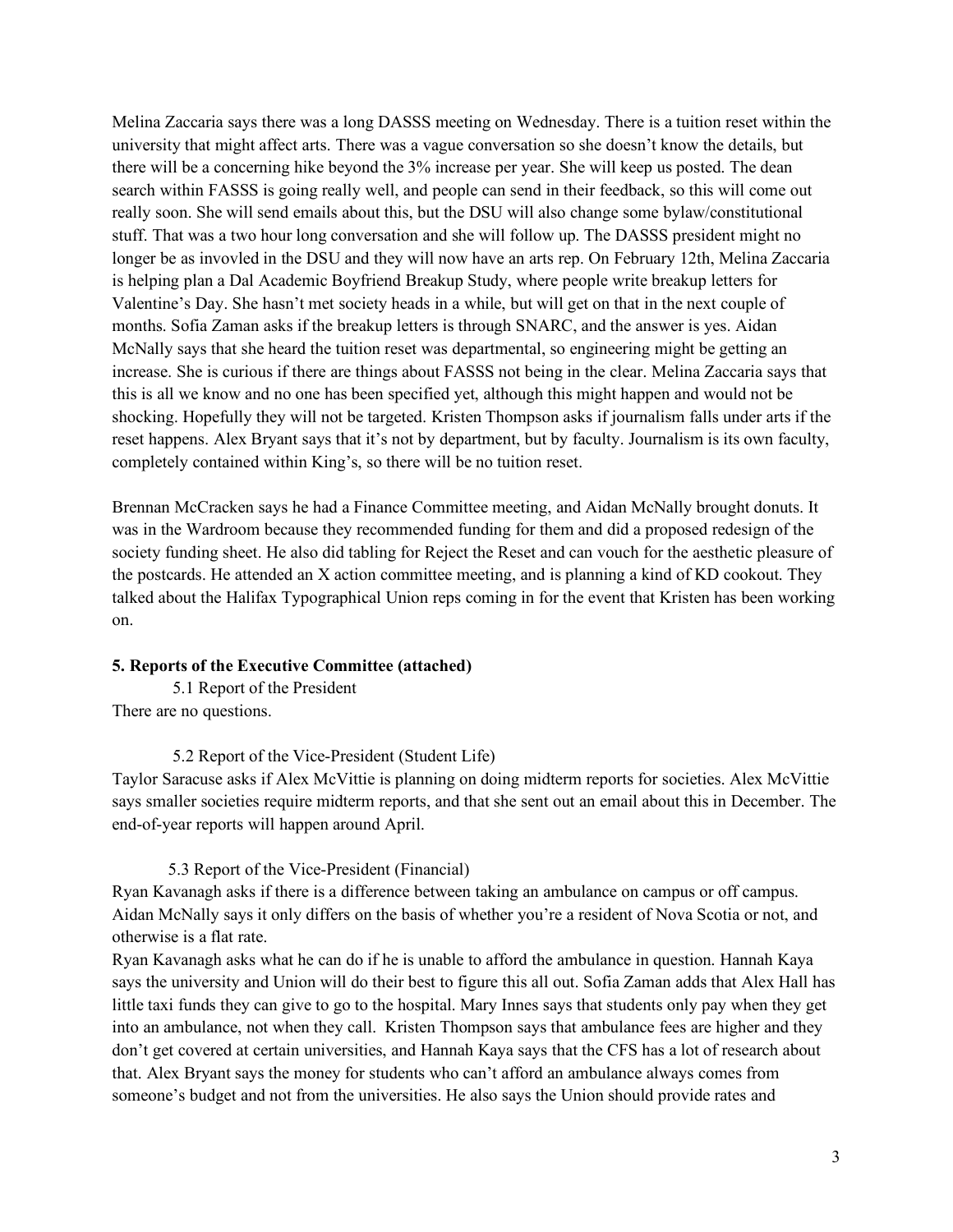information for people who are international students vs. Nova Scotia students and Canadian students. Aidan McNally says only some people are eligible under our health plan for some coverage because of where they are from.

Emma Morris asks to clarify if the health plan covers a portion of the fees, and Aidan McNally confirms this. She says there have been medical issues within the last few months where students hesitate to get proper attention because they are afraid of ambulance fees, and this also leads back to the student who died in residence at Dal.

Zoe Brimacombe asks who organized the meeting on alcohol related harm, and Alex Bryant says the AAU did. Many universities including CBU, St-FX, Dalhousie, NSCC, Sainte Anne, and Acadia came.

### 5.4 Report of the Vice-President (External)

Kristen Thompson mentions that she will be at the rally at the Chronicle Herald tomorrow morning and invites everyone to come out with her.

Aidan McNally asks about the Dalhousie Mental Health Services, and wonders if we have any materials that overview their resources. Hannah Kaya says we don't. Aidan McNally says that you can get meetings on the spot as "emergency meetings". Alex Bryant says that they can make information materials about those resources. Sofia Zaman mentions the blue folder. Aidan McNally encourages people to go to Dal Health if they need it.

5.5 Report of the Vice-President (Communications)

Zoe Brimacombe says she feels like she is not getting Sofia Zaman's emails. Sofia Zaman says she has been sending them to the KSU mailbox, and they agree to talk after the meeting. Nate Winsor asks if office hours will be advertised. Sofia Zaman says she'll put them on the bulletin board, sent via email, and put into TWAK. She asks that everyone sends their updates. Ryan Kavanagh says that many people haven't been getting TWAK. Sofia Zaman says to go to ksu.ca/twak and they can subscribe there.

### **6. Reports of UHPs**

Alex Bryant will be doing these reports because Jen Nowoselski and Chris Parsons could not be present at this meeting. Alex Bryant proposes moving action items forward, and doing these reports after. This motion passes at 7:02pm, and we move to action item 7.3.

We return to this item at 7:08pm.

Ryan Kavanagh asks when the Wardy is open over the summer, and Alex Bryant says surprisingly often, mentioning that we were open during Grad Week and the election debates last summer. We move on to Chris Parsons' report (also attached).

Kristen Thompson asks if the CFS works directly with ISIC cards. Alex Bryant says yes.

Ryan Kavanagh asks if we can put ISIC card information on the website, and Alex Bryant says yes. Zoe Brimacombe asks if we've thought of a free program similar to photoshop. Alex Bryant says Chris Parsons prepared a two page report on things like this, but they are still in the range of \$1000. As an organization, we need to get an organizational membership with Photoshop.

### **7. Action Items**

### **7.1 BIRT the King's Chorus receive \$1145 in non-contingent funding to fund social activities,**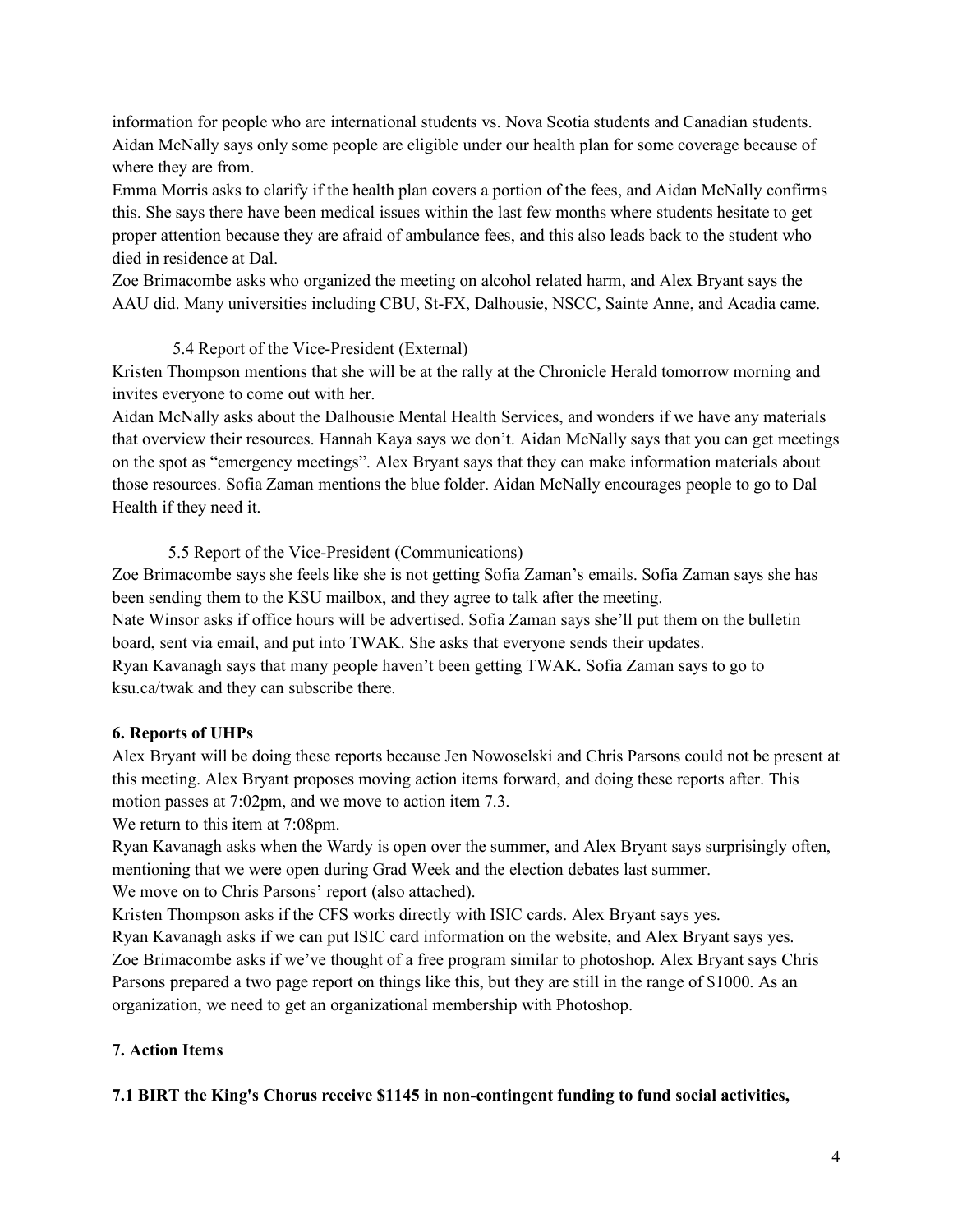#### **binders and purchasing music for the Winter term.**

*Finance committee recommends approval.* 

Aidan McNally hopes this is the last ever funding request from the Chorus now that plans have given the Chorus a position unaffiliated with the KSU. They've looked at what to fund, which will be things directly impacting the students. The music will cost \$800. Binders are \$3 each and there are 15 of them. Activities include pizza and snacks. All four sections of the Chorus get \$75 each for the pizza and snacks. Altogether it adds up to \$1145. In the fall they funded \$1300, and the second concert of the year is put on this semester. They're also having auditions soon. Alex Bryant says we love the Chorus so much, but they are excited not to deal with these requests anymore, though. We move to a vote. The motion passes.

### **7.2 BIRT YAS receive \$615.60 in non-contingent funding to fund band payment and security for the YAS ball.**

*Finance committee recommends approval.*

Aidan McNally says that the YAS ball is coming up on January 30th, and is the annual ball put on by the Young Alexandra Society. The ball is a fundraiser for the Halifax refugee clinic. It happens at the Lord Nelson Hotel, and there is pizza at the end of it. It's a big community event and they are very excited about the bands: Back Pocket Material, among others. Part of the cost is to compensate the musicians, who will be paid \$150 for each. Because of the alcohol being sold, they need security. That's only \$165.60 for the night. Tickets are \$35 each. This event has a financial barrier to accessibility already so they don't want the price to go up anymore. If they can pay for some extra costs through society funding, that keeps the costs low. They're asking for \$615.60. It's an exciting event with cool bands. We move to a vote. The motion passes.

### **7.3 BIRT HOST society receive \$400 in non-contingent funding to put on undergraduate conference on Feb.27th.**

*Finance committee does not have a recommendation.*

Aidan McNally says she got a funding request from HOST society, where they will have a faculty panel, a place for students to propose their papers, etc. She says that the conversation with Brynn Staples, who provided the funding request, included talks with Sodexo about how many people to expect. They have formally agreed to table this motion and take it up at the next council.

Mary Innes says that she is excited to do HOSTCon, which will be a full day convention. The faculty panel will be in the morning where profs talk about their experiences in the field, and then student panels will occur in the afternoon. They have put up the call for submissions. The issues with the budget is the surprisingly high quote from Sodexo and correctly judging the number of people who will attend. Nate Winsor asks when the next Council is, and Aidan McNally says it will be February 7th. Nate Winsor says he's been absent on the convention front since he's been dealing with journal management. If the understanding was that this would be brought up at the next Council, he wonders why we have to discuss this today. It's on record that Mary Innes is vouching for this. He says that Bryn Shaffer and Mary Innes have been very helpful about getting this done and they will be very clear on budgeting going forward. Aidan McNally moves to table this motion.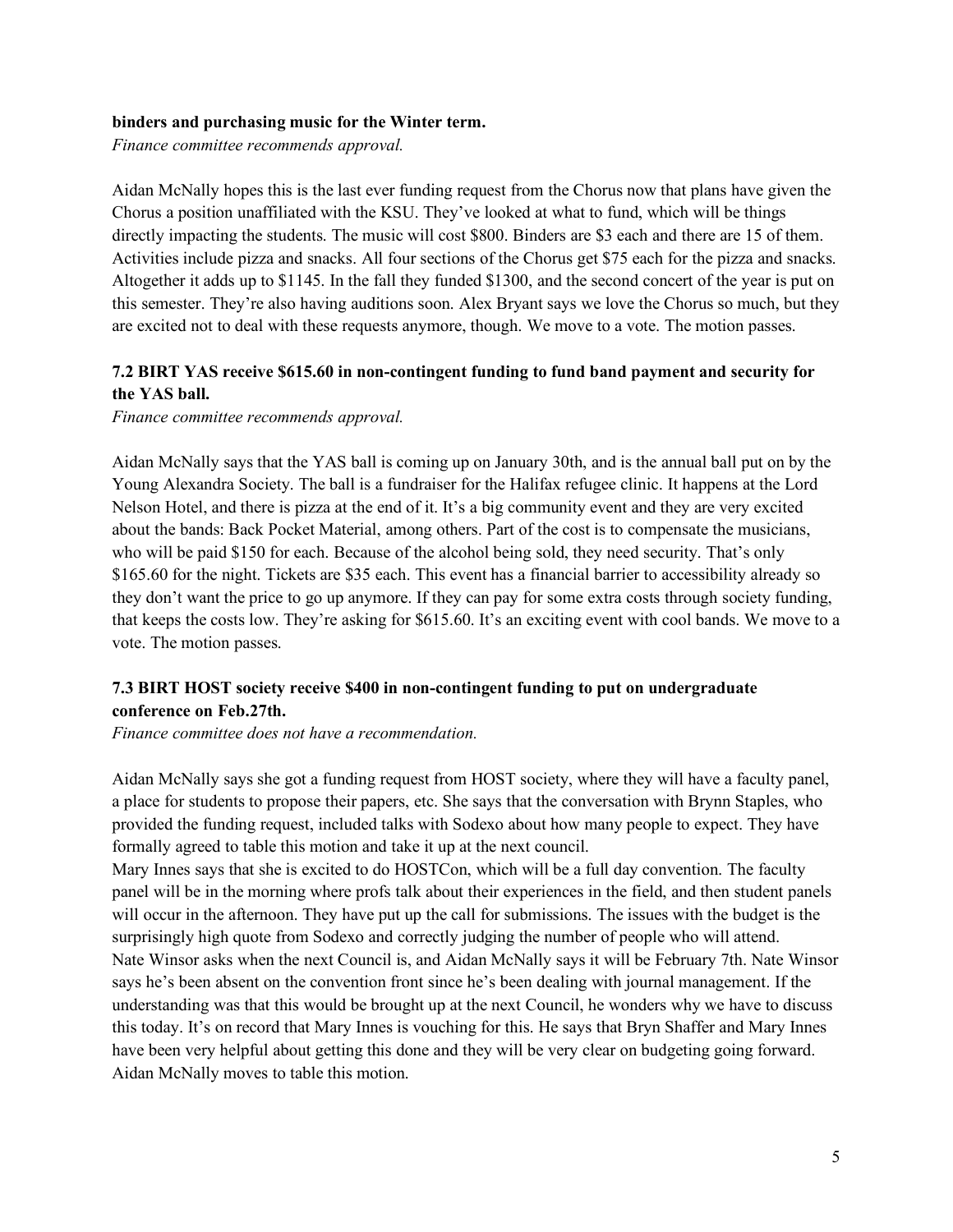Alex Bryant says that the Union's credit card can be used in conjunction with contingent funding where we can allow them the high cost quoted by Sodexo. They can negotiate based on this. Aidan McNally says they aren't pursuing the Sodexo quote anymore so the budget is up in the air. Item 7.3 is tabled until the meeting on February 7th.

## **7.4 BIRT Bryson Morris and Charlotte Sullivan be hired as Grad Week coordinators for "Grad Week 2016".**

*Moved by Aidan McNally.*

Aidan McNally says she is excited about this. The hiring committee has a large membership and the turnout for interviews was great. She motions by recommendation of the committee to fill the blanks with Bryson Morris and Charlotte Sullivan. They had both applicants come forward. The interviews were full of energy and it sounds like some exciting events will go forward. By hiring in January, they are still ahead of last year. We can make it a bit more of a grad week and do more fundraising that didn't occur as much last year because of timing issues. The first meeting is next week. Both individuals are great and she highly recommends that Council votes them through so we can get the ball rolling. The motion passes to amend this motion with the names. We move back to the main motion. We move to a vote. The motion passes.

### **7.5 BIRT Allison Graham receive a \$750 honorarium for the completion of her work as Orientation Week Coordinator.**

*Moved by Alex Bryant.*

Alex Bryant moves to consider items 7.5 through 7.8 in omnibus. We pass this motion. Alex Bryant says that all of the coordinators were great. Many people here were involved with orientation week in some way. The week itself ran very smoothly, and these three were a pleasure to work with. They left their positions while leaving behind more structure and better records for future coordinators, and we also owe them some gratitude for doing a great job. Alex Bryant brings out the O-week coordinators report. We all share the struggle with the technical skills required to do this job. Allie Graham had some trouble with the tech involved, and there is going to be skills training now to do better changeover. They still did an incredible job. They have a description of advertisements in the handbook, the noise bylaw exemption, the move-in day, which was perfect (apart from having more students sign up than expected, so they ran out of frosh packs), and George and Tia Cooper attended the quad carnival. The week was awesome. We move to the vote on these items. The motion passes.

### **7.6 BIRT Meg Collins receive a \$750 honorarium for the completion of her work as Orientation Week Coordinator.**

*Moved by Alex Bryant.*

The motion passes in omnibus.

# **7.7 BIRT Robin Brace receive a \$750 honorarium for the completion of her work as Orientation Week Coordinator.**

*Moved by Alex Bryant***.**